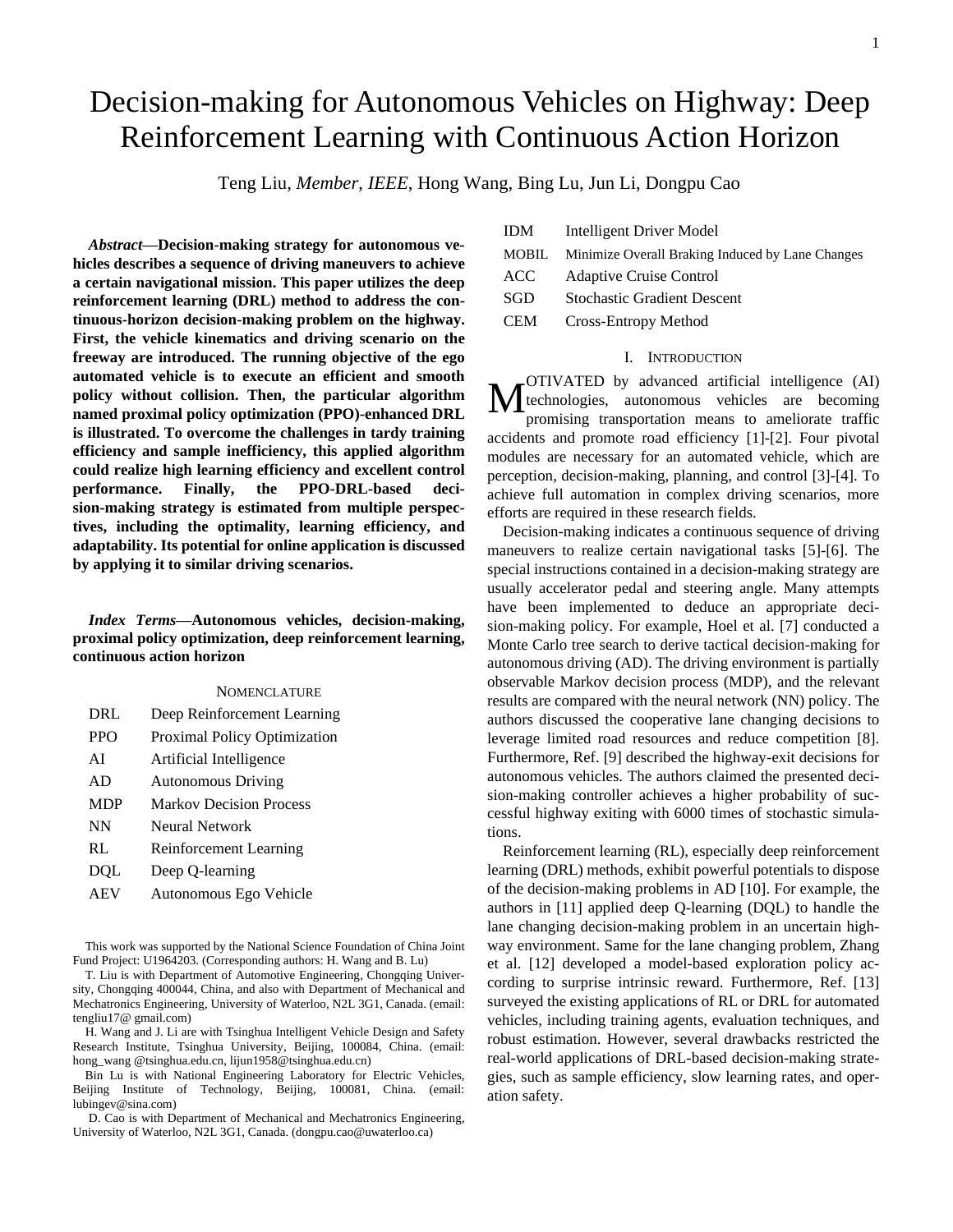

Fig. 1. An efficient and safe decision-making control framework based on PPO-DRL for autonomous vehicles.

To derive an efficient and safe decision-making policy for AD, this work presents a proximal policy optimization (PPO)-enhanced DRL approach on the highway with a continuous action horizon, as depicted in Fig. 1. We first establish the vehicle kinematics and driving scenarios, in which the studied autonomous ego vehicle aims to run efficiently and safely. Having the ability to obtain control actions directly from the policy gradient method, PPO-enabled DRL can enforce a trust region with clipped objectives. The detailed realization of this DRL algorithm is explained afterward. Finally, a series of test experiments are designed to evaluate the optimality, learning efficiency, and adaptability of the related decision-making policy on the highway.

Three perspectives of contributions and innovations have appeared in this work: 1) an advanced efficient and safe decision-making policy is built for AD on the highway; 2) the PPO-enhanced DRL is utilized to resolve the transferred control optimization problem for autonomous vehicles; 3) an adaptive estimation framework is founded to test the adaptability of the proposed approach. This work is one attempt to address the efficiency and safety of decision-making policy with the emerging advanced DRL method.

To better explain the contributions of this article, the rest of this work is arranged as follows. Section II describes the vehicle kinematics and driving scenarios on the highway. The research PPO-enhanced DRL is explained in Section III. Section IV analyzes the relevant simulation results of the presented decision-making strategy. Finally, the concluding remarks are provided in Section V.

#### II. VEHICLE KINEMATICS AND DRIVING SCENARIOS

In this section, the research highway driving scenario is established. This environment includes the autonomous ego vehicle (AEV) and its surrounding vehicles. The vehicle kinematics of these vehicles are also described. Hence, the longitudinal and lateral speeds can be calculated. Furthermore, the reference models for driving maneuvers at the longitudinal and lateral direction are introduced.

#### *A. Vehicle Kinematics*

In this work, the vehicle kinematics is described by the common bicycle model [14]-[15], which are the nonlinear continuous horizon equations. The representation of the inertial frame is depicted in Fig. 2. The differentials of position and inertial heading are computed as follows:

$$
\dot{x} = v \cos(\psi + \beta) \tag{1}
$$

$$
\dot{y} = v \sin(\psi + \beta) \tag{2}
$$

$$
\dot{\psi} = \frac{v}{l_r} \sin \beta \tag{3}
$$

where  $(x, y)$  is the position coordinate of the vehicle in the inertial frame.  $\nu$  is the vehicle velocity and  $l_r$  is the distance between the center of the mass and rear axles.  $\psi$  is the inertial heading, and *β* is a slip angle at the center of gravity. This angle and the vehicle acceleration can be further displayed as:

$$
a = \dot{v} \tag{4}
$$

$$
\beta = \arctan\left(\frac{l_r}{l_f + l_r}\tan(\delta_f)\right) \tag{5}
$$

where  $l_f$  is the distance of the center of mass with respect to the front.  $\delta_f$  is front steering angels. The two degrees-of-freedom model is easy enough to delegate the main parameters of the vehicle, speed and acceleration. The control inputs of this model are the acceleration and steering angle which are continuous time horizon in this article.

The default parameters of the AEV and surrounding vehicles are the same. The length and width are 5.0 m and 2.0 m, respectively. The initial speed is randomly chosen from [23, 25] m/s, and the maximum value of the speed is 30 m/s. The orig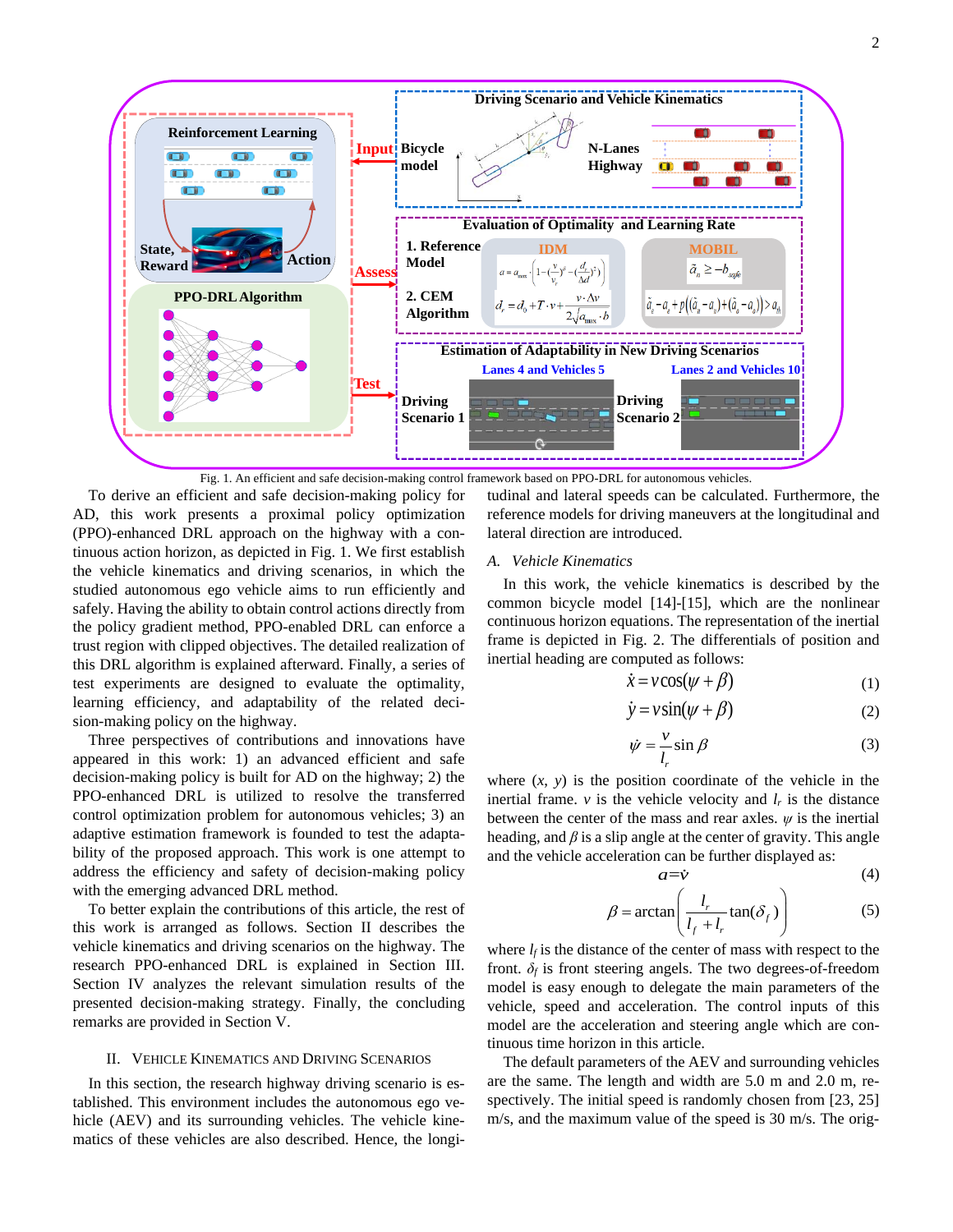inal position is randomly given on the highway, which indicates the uncertainly of the driving environment.



Fig. 2. Bicycle model for vehicle kinematics on highway.

# *B. Driving Scenarios*

To mimic the practical driving environment on highway, a driving scenario with *N* lane in the same direction is constructed, as depicted in Fig. 3. The Decision-making strategy for AEV in this work indicates determining the control actions of vehicle speed and steering angle at each time step. The core objective of the AEV is to drive as fast as possible without crashing the surrounding vehicles.



Fig. 3. Driving scenario on highway with *N* lanes for decision-making policy.

Overtaking behavior represents that the studied vehicle surpasses the nearby vehicles via lane-changing and accelerating maneuvers. In general, three indicators are often used to evaluate the performance of decision-making policy, which are safety, efficiency, and comfort. Safety means the AEV should avoid a collision. Efficiency implies that an autonomous vehicle prefers to increase speed. Comfort indicates the AEV should regulate the frequency of lane-changing and the value of vehicle deceleration [16].

In this work, the key concerns of the AEV are safety and efficiency. This vehicle also prefers to locate on the high-speed lane. As shown in Fig. 3, the green vehicle is AEV, and the blue vehicles are the surrounding vehicles. In each lane, the number of the surrounding vehicles is *K*. One episode in this article indicates the AEV overtakes all the surrounding vehicles or reaches the destination.

Without loss of generality, the number of lanes on the highway is set as *N*=3. The number of surrounding vehicles in each lane is set to *K*=5. The predefined lane of the AEV is the right lane. The simulation frequency is 20 Hz, and the sampling time is 1 second (means the AEV chooses action every one second). The duration of one episode is 50 seconds. The driving maneuvers of the surrounding vehicles are managed by two common models, which will be introduced in the next subsection.

## *C. Behavioral Controller*

In this part, the intelligent driver model (IDM) and minimize overall braking induced by lane changes (MOBIL) are formulated to manipulate the driving behaviors of surrounding vehicles. Moreover, the combination of these two models is taken as a reference model for the AEV to compare with the proposed DRL method.

IDM is usually utilized for adaptive cruise control (ACC) of automated vehicles as a continuous-time horizon car-following model [17]-[18]. The longitudinal acceleration in IDM is described as follows:

ows:  
\n
$$
a = a_{\text{max}} \cdot \left( 1 - \left( \frac{v}{v_r} \right)^{\delta} - \left( \frac{d_r}{\Delta d} \right)^2) \right)
$$
\n(6)

where  $a_{\text{max}}$  is the maximum acceleration.  $v_r$  and  $d_r$  are the request vehicle velocity and separation distance.  $\delta$  is the constant acceleration parameter, and  $\triangle d$  is the interval between the studied vehicle and the leading vehicle. In IDM, the requested speed is decided by the maximum acceleration and request

distance, and this distance is further calculated as:  
\n
$$
d_r = d_0 + T \cdot v + \frac{v \cdot \Delta v}{2\sqrt{a_{\text{max}} \cdot b}}
$$
\n(7)

where  $d_0$  is the minimum relative distance between two vehicles on the same lane, and *T* is the desired time interval for the safety objective.  $\triangle v$  is the relative speed gap between the research vehicle and its front one, and *b* is the value of deceleration according to the comfortable purpose. The parameters of the IDM in this work is depicted in Table I.

| TABLE I<br>DEFAULT PARAMETERS OF IDM   |       |         |  |
|----------------------------------------|-------|---------|--|
| Symbol                                 | Value | I Init  |  |
| Maximum acceleration $a_{\text{max}}$  | 6     | $m/s^2$ |  |
| Acceleration argument $\delta$         | 4     |         |  |
| Desired time gap $T$                   | 1.5   | s       |  |
| Comfortable deceleration rate <b>b</b> | -5    | $m/s^2$ |  |
| Minimum relative distance $d_0$        | 10    | m       |  |

After determining the longitudinal acceleration of the surrounding vehicle, MOBIL is applied to regulate the lateral lane-changing decisions [19]. Two conditions constitute the constraints in MOBIL, which are safety criterion and incentive condition. The safety criterion states that when the lane changing occurs, the new following vehicle should not decelerate too much to avoid the collision. The acceleration expression is shown as follows:

$$
\tilde{a}_n \ge -b_{\text{safe}} \tag{8}
$$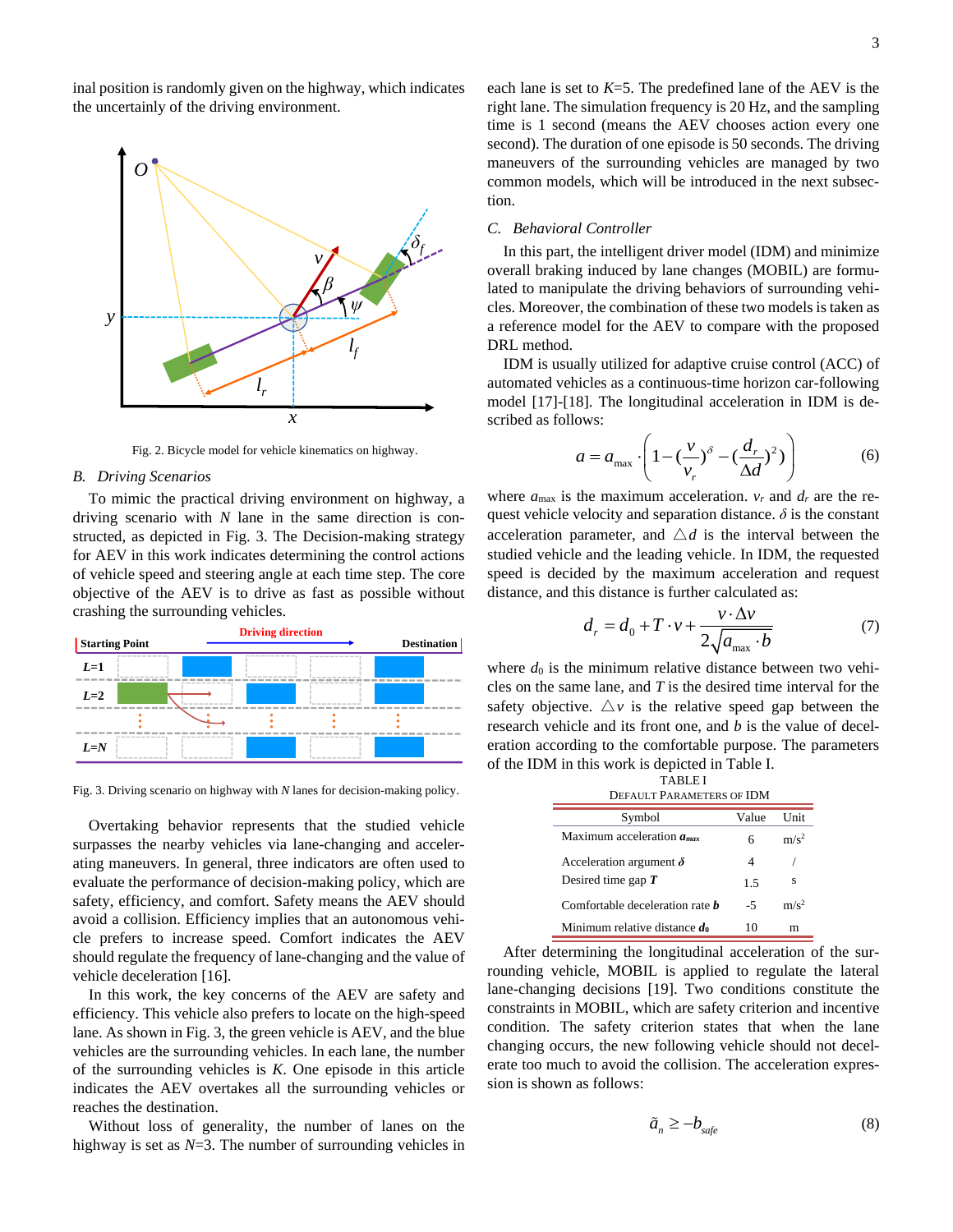where  $\tilde{a}_n$  is the acceleration of the new follower after lane changing. *bsafe* is the maximum deceleration imposed on the new follower. (8) is leveraged to ensure collision-free conditions.

Assuming the  $a_n$  and  $\tilde{a}_n$  are the accelerations of the new follower before and after lane-changing,  $a<sub>o</sub>$  and  $\tilde{a}<sub>o</sub>$  are the accelerations of the old follower before and after lane-changing. The incentive condition is represented by the restraint on the acceleration as follows:

acceleration as follows:  
\n
$$
\tilde{a}_e - a_e + p\left((\tilde{a}_n - a_n) + (\tilde{a}_o - a_o)\right) > a_{th}
$$
\n(9)

where  $a_e$  and  $\tilde{a}_e$  are the accelerations of the AEV before and after lane-changing. *p* is the politeness coefficient to determine the effect degree of the followers in the lane-changing process.  $a_{th}$  is the lane-changing decision threshold. This condition implies that the desired lane should be safer than the old one. It should be noticed the accelerations in MOBIL are decided by IDM at each time instant. Furthermore, the AEV could overtake the surrounding vehicles from the right and left lanes. The parameters of MOBIL are depicted in Table II.

| <b>TABLE II</b>            |
|----------------------------|
| <b>MOBIL CONFIGURATION</b> |

| Keyword                                   | Value | I Init  |
|-------------------------------------------|-------|---------|
| Safe deceleration limitation $b_{safe}$   |       | $m/s^2$ |
| Politeness factor $p$                     | 0.001 |         |
| Lane-changing decision threshold $a_{th}$ | 02    | $m/s^2$ |

## III. PROXIMAL POLICY OPTIMIZATION-ENABLED DEEP REINFORCEMENT LEARNING

This section interprets the realization procedure of the studied PPO-enhanced DRL method. First, the preliminaries of the reinforcement learning (RL) methods and the necessity of continuous-time horizon are introduced. Then, the usual form of the policy gradient technique is explained. Finally, the PPO-enabled DRL is illuminated to derive the decision-making strategy for the control problem constructed in Section II.

#### *A. Necessity of Continuous Horizon*

RL is an emerging methodology to address the sequential decision-making problem via trial and error process [20]-[22]. This course is reflected by the interaction between an intelligent agent and its environment. The agent adopted a control action to the environment and received the evaluation of this choice from the environment [23]-[24]. In general, RL methods are classified into policy-based ones (i.e., policy gradients algorithm) and value-based ones (i.e., Q-learning and Sarsa algorithms).

In the decision-making problem on the highway, the intelligent agent is the decision-making controller of the AEV, and the environments are interpreted as the surrounding vehicles. The interaction between them is usually mimicked by the Markov decision processes (MDPs) with Markov property [25]. The keyword of the MDP is a tuple (*S*, *A*, *P*, *R*, *γ*), wherein *S* and *A* are the sets of state variable and control actions. *P* is the transition model of the state variable, and *R* is the reward model

related to the state-action pair (*s*, *a*). *γ* is called a discount factor to achieve a trade-off between current and future rewards.

The objective of RL techniques is selecting a sequence of control actions from *A* to maximize the cumulative rewards. This accumulated rewards  $R_t$  is the sum of the current reward and the discounted future rewards as:

$$
R_t = \sum_{t=0}^{\infty} \gamma^t \cdot r_t \tag{10}
$$

where  $t$  is the time step, and  $r<sub>t</sub>$  is the relevant instantaneous reward. Two value functions are formulated to represent the worth of the control action selection. They are named as state-value function *V* and state-action function *Q*:

$$
V^{\pi}(s_t) \doteq E_{\pi}[R_t | s_t, \pi]
$$
\n(11)

$$
Q^{\pi}(s_t, a_t) \doteq E_{\pi}[R_t | s_t, a_t, \pi]
$$
 (12)

where  $\pi$  is a special control policy. As can be seen, different control policies lead to diverse worth of value function, the best performance is welcome. The optimal control policy is described as follows:

*t*

$$
\pi(s_t) = \arg \max_{a_t} Q(s_t, a_t)
$$
\n(13)

The essence of the RL algorithms is updating the value functions according to the interactions between the agent and environments [26]. The value function then helps the agent find the optimal control strategy. For DRL, the value function is approximated by the neural network. From (12), it is obvious that the state-action function is a matrix, and its rows and columns are the numbers of state variables and control actions. For the problem with enormous spaces of state variables and control actions, it is inefficient to update the value function and search the control policy.

To overcome this drawback, this work simulates the control actions as a vehicle throttle and steering angle. The throttle affects the acceleration, and the steering angle influences the lane-changing behavior directly. Moreover, these two actions have continuous-time horizons, which are  $[-5, 5]$  m/s<sup>2</sup> and  $[-\Pi/4, ]$ Π/4] rad (Π is the circumference as 3.1415). By doing this, the AEV could decide the control action pair at each time step and thus determine the vehicle kinematics in Section II.A.

#### *B. Policy Gradient*

For policy-based RL methods, an estimator of the policy gradient is computed along with a stochastic policy and depicted as follows:

$$
\hat{g} = \hat{\mathbf{E}}_t \left[ \nabla_{\theta} \log \pi_{\theta} (a_t | s_t) \hat{A}_t \right]
$$
 (14)

where  $\hat{E}_t$  indicates the expectation over a finite batch of samples,  $\pi_{\theta}$  is a random control policy, and  $\hat{A}_t$  implies the advantage function. To compute the estimator of the policy gradient, the loss function of updating a RL policy is described as:

$$
L^{PG}(\theta) = \hat{\mathbf{E}}_t \left[ \log \pi_{\theta}(a_t \mid s_t) \hat{A}_t \right] \tag{15}
$$

In the common policy gradient method, this loss function *L PG* is applied to perform multiple steps of optimization with the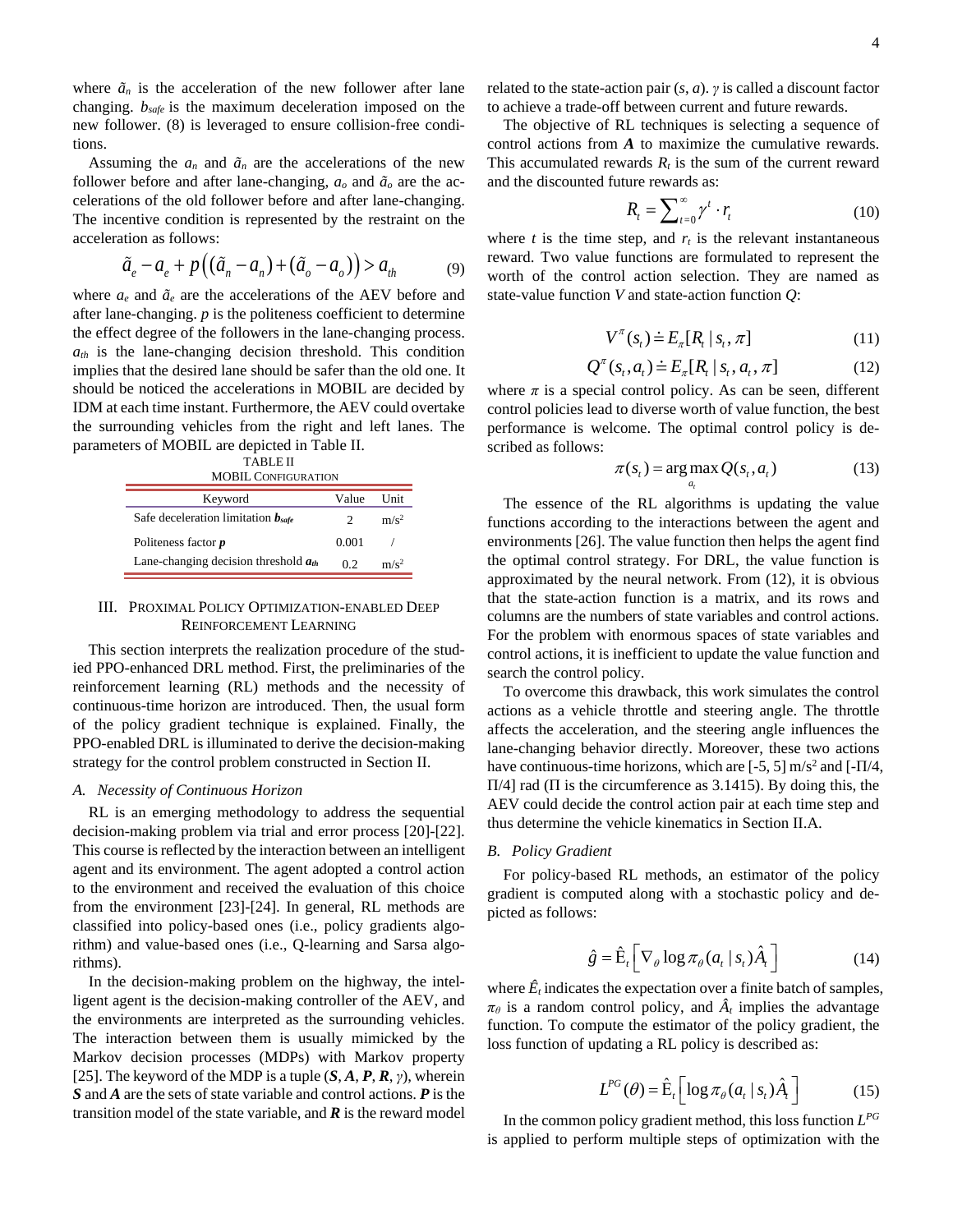same control policy. However, some challenges may happen in the updating process of huge policy, such as sample inefficiency, policy diversity, and hesitation in exploration and exploitation. To address these challenges, a PPO algorithm is proposed in [27] to combine the merits of typical value-based and policy-based RL methods.

# *C. PPO DRL*

In the traditional policy gradient approach, the policy is able to be altered tempestuously in each updating. To avoid this operation, a policy surrogate objective is modified as the following form:

$$
L^{CLIP}(\theta) = \hat{\mathbf{E}}_t \left[ \min(r_t(\theta)\hat{A}_t, clip(r_t(\theta), 1 - \tau, 1 + \tau))\hat{A}_t \right] (16)
$$

where

$$
r_{t}(\theta) = \frac{\pi_{\theta}(a_{t} \mid s_{t})}{\pi_{\theta_{old}}(a_{t} \mid s_{t})}
$$
(17)

where  $r_t(\theta)$  denotes the probability ratio. Two terms are compared in (16), wherein the first term is the surrogate objective [28], and the second term revises this surrogate objective by clipping the probability ratio.  $\tau$  is a hyperparameter with a value of 0.2. In the second term, the probability ratio  $r_t(\theta)$  is clipped from 1-  $\tau$  to 1+  $\tau$ , and composes the clipped objective via multiplying the advantage function. Adding this clipped version could effectively avoid taking a large policy updating from the old policy.

To share parameters between the policy and value functions through a neural network, the loss function is rewritten as the combination of policy surrogate and a value function error term

[27]. This new loss function is formed as follows:  

$$
L^{CLIP+VF+S}(\theta) = \hat{E}_t \left[ L_t^{CLIP}(\theta) - c_1 L_t^{VF}(\theta) - c_2 S[\pi_{\theta}](s_t) \right] (18)
$$

where  $L_t^{VF}(\theta)$  is the squared-error loss of the state-value function  $(V_{\theta}(s_t) - V_t^{tar})^2$ , *S* indicates an entropy loss.  $c_1$  and  $c_2$ are the coefficients.

| TABLE III                                   |                                                                             |  |  |
|---------------------------------------------|-----------------------------------------------------------------------------|--|--|
| <b>IMPLEMENTATION CODE OF PPO ALGORITHM</b> |                                                                             |  |  |
| <b>PPO Algorithm, Actor-Critic Style</b>    |                                                                             |  |  |
| 1. For iteration = 1, 2, , do               |                                                                             |  |  |
| 2.                                          | <b>For</b> actor = 1, 2, , <i>M</i> do                                      |  |  |
| 3.                                          | Run policy $\pi_{\theta_{old}}$ in environment for T timesteps              |  |  |
| 4.                                          | Calculate advantage function based on (19)-(20), $\hat{A}_1$ ,, $\hat{A}_T$ |  |  |
| 5.                                          | end for                                                                     |  |  |
| 6.                                          | Optimize loss function in (18) with respect to $\theta$ for Z epochs        |  |  |
|                                             | Update $\theta_{old}$ with $\theta$                                         |  |  |
| 8. end for                                  |                                                                             |  |  |

To realize the PPO algorithm, a *T* timesteps (*T* is much less than the episode length) sample data is collected via recurrent neural networks. This collected data is utilized to update the loss function, in which the advantage function has a truncated version as:

$$
\hat{A}_t = \delta_t + (\gamma \lambda) \delta_{t+1} + \dots + (\gamma \lambda)^{T-t+1} \delta_{T-1}
$$
\n(19)

where

$$
\delta_i = r_i + \gamma V(s_{i+1}) - V(s_i) \tag{20}
$$

In each iteration, *M* actors are built to collect the *T* timesteps data. *λ* is the discounting factor for the advantage function. Then, the surrogate loss is constructed by these collected data and optimized with mini-batch stochastic gradient descent (SGD) for *Z* epochs. The realization pseudo-code of the PPO algorithm is described in Table III.

As explained in Section III.A, the control actions are the vehicle throttle and steering angle. They have a continuous time horizon. The state variables are the relative speed and distance between the AEV and its surrounding vehicles:

$$
\Delta s = \left| s_{aev} - s_{sur} \right| \tag{21}
$$

$$
\Delta v = \left| v_{\text{aev}} - v_{\text{sur}} \right| \tag{22}
$$

where *s* and *v* are the position and speed information obtained from (1)-(5) in Section II.A. The superscript *aev* and *sur* indicate the AEV and surrounding vehicles, respectively. The expressions (21) and (22) can also be treated as the transition model *P* in the RL framework.

Finally, the reward function  $\bf{R}$  in this article includes three items, which reflect the efficiency, safety, and preferred lane objectives. Specifically, the AEV should drive as fast as possible, prefer to stay on the right lane, and avoid crashing other surrounding vehicles. The instantaneous reward at time step *t* is defined as follows:

$$
r_{t} = -100 \cdot collision - 40*(L-1)^{2} - 10*(v_{\text{aev}} - v_{\text{aev}}^{\text{max}})^{2}
$$
 (23)

where *collision*  $\in \{0, 1\}$  indicates the collision conditions for the AEV.  $L \in \{1, 2, 3\}$  implies the lane number. For compared convenience, the value of the instantaneous reward is mapped to the range [0, 1] at each step. It means the maximum value of the cumulative rewards for one episode equal to the duration time (set as 50 in this work) of the driving scenario.

The default parameters for the presented PPO-enhanced DRL method are defined as follows: The discount factor *γ* and learning rate  $\alpha$  in the RL framework are 0.8 and 0.01. The timesteps *T* is 512, the mini-batch size *Z* is 64, the hyperparameter  $\tau$  is 0.2, and the discounting coefficient for advantage function  $\lambda$  is 0.92. The decision-making policy on the highway for the AEV is derived and estimated in the OpenAI gym Python toolkit [29]. The control performance of this proposed decision-making strategy is discussed and analyzed in the next section.

# IV. EXPERIMENTS AND DISCUSSION

This section evaluates the control performance of the proposed PPO-DRL-based decision-making strategy for the AEV. The estimation contains three aspects. First, the effectiveness of this decision-making policy is compared and certified with two other methods. The detailed simulation results imply its optimality. Second, the learning ability of the proposed PPO algorithm is proven by analyzing the loss function and accumulated rewards. Finally, the derived decision-making policy is assessed in two similar driving scenarios on the highway to state its adaptability.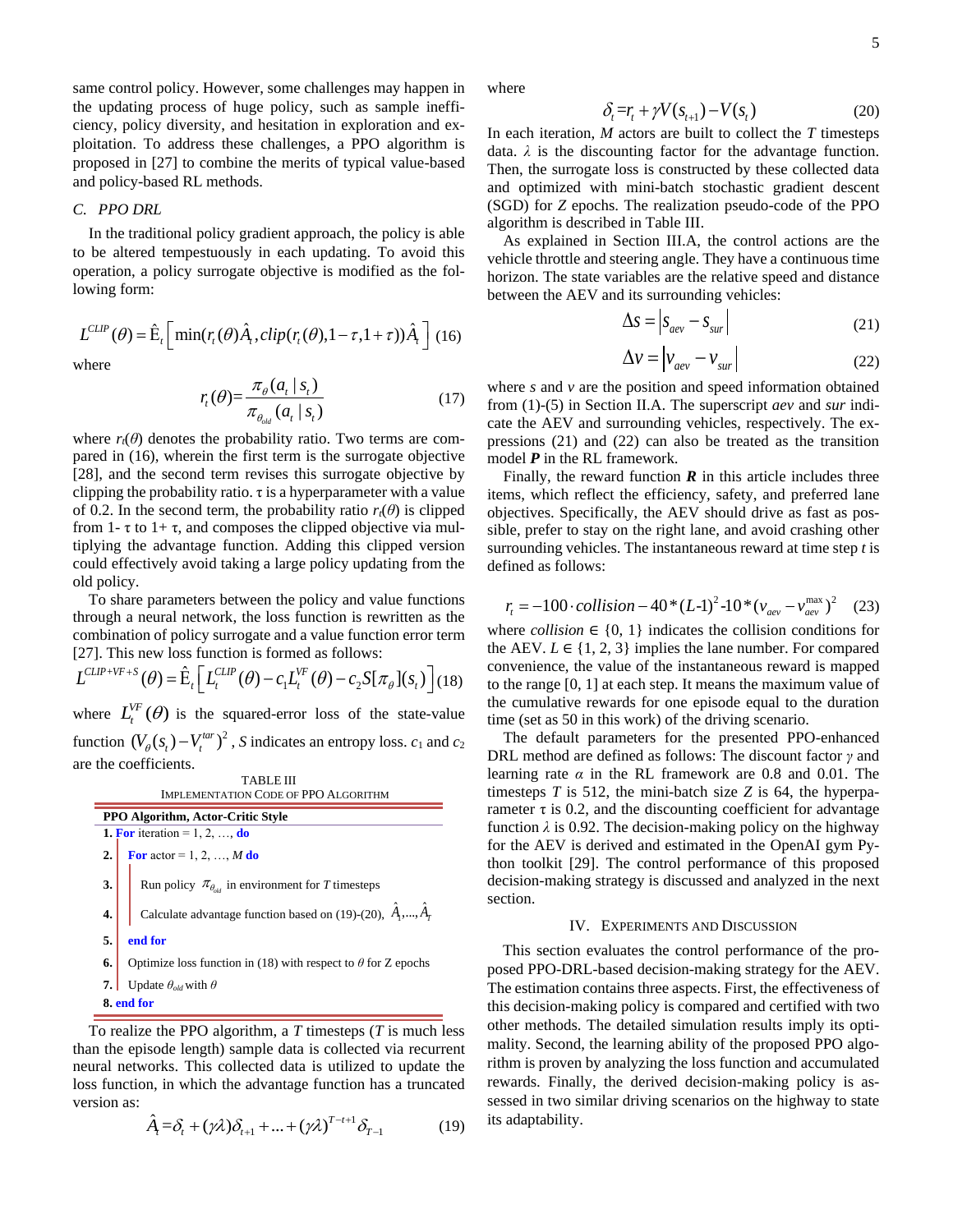# *A. Effectiveness of PPO DRL*

Three methods for decision-making problems on the highway are compared in this subsection. They are PPO-DRL, reference model (IDM+MOBIL), and cross-entropy method (CEM). CEM is proven to be effective for continuous-time horizon problem in [30]. The reference model and CEM are regarded as the benchmark approaches to deduce the optimality of the PPO-DRL algorithm. The setting parameters in PPO and CEM are the same.

The total reward acquired in each episode could mostly manifest the performance of control policy in DRL. The normalized average rewards in these three compared techniques are described in Fig. 4. The increasing trend of these curves indicates the AEV could learn to run better via interacting with the environment. It also can be discerned that the learning rate of PPO-DRL is better than the other two methods. Its rewards are always greater than those in CEM and IDM+MOBIL. Hence, the control policy obtained by PPO is superior to the other two strategies.



Fig. 4. Normalized average rewards in the reference model, CEM, and PPO-DRL for comparison purposes.



Fig. 5. Vehicle speed and traveling distance of the AEV in three methods. Since the vehicle speed and distance are chosen as the state variables in this work, Fig. 5 depicts the varied trajectories of

these variables. In (23), the reward function requests the AEV boosts its speed at appropriate places. Thus, the higher speed means larger rewards. The longer traveling distance of the AEV indicates the selected control actions enable this vehicle to run longer and avoid a collision. These simulation results imply that the AEV guided by PPO-DRL could achieve efficiency and safety goals effectively.

Finally, to compare the performance of these three methods in collision-free conditions, Table IV describes the collision rate and success rate in the testing episodes (the number of testing episodes is 100). Collision rate indicates the probability of a crash happens, and the success rate means the AEV surpasses all the surrounding vehicles and reaches the destination. It is obvious that the PPO-DRL could avoid collision effectively than the other two methods. The value of success rate also implies that the PPO algorithm is capable of finishing the driving task in an efficient manner.

| <b>TABLE IV</b>                                   |
|---------------------------------------------------|
| COLLISION CONDITIONS IN THREE COMPARED APPROACHES |
|                                                   |

| <b>Algorithms</b> | Collision rate (%) | Success rate $(\%)$ |
|-------------------|--------------------|---------------------|
| PPO-DRL           | 0.59               | 99.03               |
| CEM.              | 4.32               | 91.55               |
| <b>IDM+MOBIL</b>  | 7.10               | 87.21               |

# *B. Learning rate of PPO DRL*

In this subsection, the learning rate and convergence rate of the presented PPO-DRL are discussed. The main objective of DRL algorithms is updating the state-action function  $Q(s, a)$  in different ways. The loss function in (18) represents the merits of one chosen control policy. The total loss of PPO and CEM is shown in Fig. 6. The clear downtrends indicate the AEV could achieve better control policy via trial and error procedure. Moreover, the value of loss in PPO is always lower than that in CEM. It means the AEV in the PPO algorithm is more familiar with the driving environment than CEM. Hence, it can be stated that the convergence rate of PPO is better than CEM for the decision-making problem on the highway.



Fig. 6. Value of loss function in two DRL methods: CEM and PPO.

To compare the learning rate of PPO and CEM algorithms, Fig. 7 displays the trajectories of cumulative rewards in these two methods. In (10), the accumulated rewards are the sum of the current reward and discounted future rewards. It is used to estimate the selection of control action. From Fig. 7, the PPO is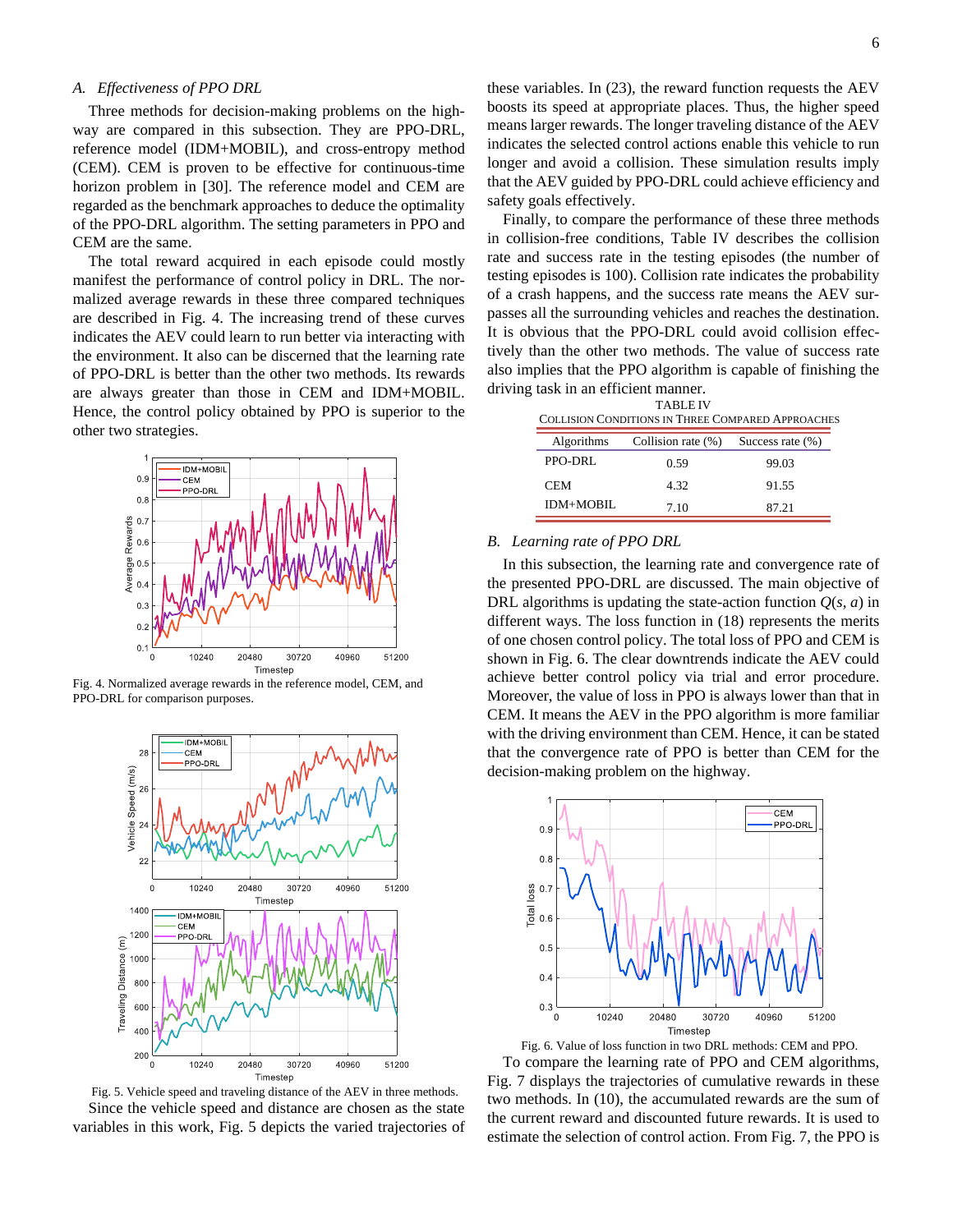always bigger than the CEM, which indicates that the control policy derived by PPO is better. The AEV in the PPO method could learn more knowledge and experiences about the driving environment. It is attributed to the new loss function in (18), which enables the intelligent agent to search the optimal control policy faster.



Fig. 7. Accumulated rewards in two compared algorithms: CEM and PPO.

*C. Adaptability of PPO DRL*





This subsection constructs an adaptive estimation framework to verify the proposed decision-making policy. The main factors of one driving scenario are the number of lanes and vehicles. Thus, we change these parameters to establish two new driving scenarios. In the first one, the number of lanes is 4, and the number of vehicles on each lane is 5 (named driving scenario 1). In the second one, the number of lanes is 2, and the vehicle on each lane is 10 (named driving scenario 2). The number of testing episodes for these two new scenarios is 10. The speed and position of these surrounding vehicles are also randomly decided. These driving scenarios represent the uncertainties of the actual driving environments, and they are suitable to clarify the adaptability of the proposed decision-making policy.

Fig. 8 describes the total rewards of PPO in these two new driving scenarios. The higher value of reward means the control policy is more appropriate to this scenario. The lower values of reward are caused by two factors. One is the random position of the surrounding vehicles, which would block all the lanes, and the AEV cannot realize an efficient lane-changing. Another one is that the AEV may implement a dangerous lane-changing in some unusual situations, and will lead to a collision. From Fig .8, it can be seen that the learned decision-making policy performed better in the second scenario. Because in the first driving scenario, one more lane was added, and the number of surrounding vehicles stayed the same. It indicates the AEV had more choices to achieve lane-changing and avoid a collision. Two individual episodes are chosen and analyzed to expound the adaptability of the proposed decision-making policy.



Fig. 9. Episode 5 in driving scenario 1: car-following to avoid collision.

In the new driving scenario 1, episode 5 is selected to analyze due to the lowest value of the reward. As shown in Fig. 9, all the lanes are blocked by the surrounding vehicles for a long time. As a consequence, the AEV has to execute the car-following maneuver to avoid a collision. It implies that the AEV needs to decrease its speed and wait for an opportunity to achieve the overtaking process. Since the reward is affected by the collision condition, vehicle speed, and preferred lane, the value of this episode is a little lower than others. However, this precept is accepted because safety is the most significant concern in the practical driving environment. It also means the learned decision-making policy is able to be adaptive to the mutative driving situation.

Fig. 10 describes the episode 6 in the driving scenario 2 using PPO-DRL-enabled decision-making strategy. It can be noticed that in this scenario, the number of lanes decreases, and the number of vehicles increases. The AEV becomes harder to make decisions as the environments become more complex. From Fig. 10, the AEV made a risky lane-changing when there are many surrounding vehicles. In the training procedure, the AEV may not encounter this situation, so it is hard to predict the future collision. To resolve this problem, two research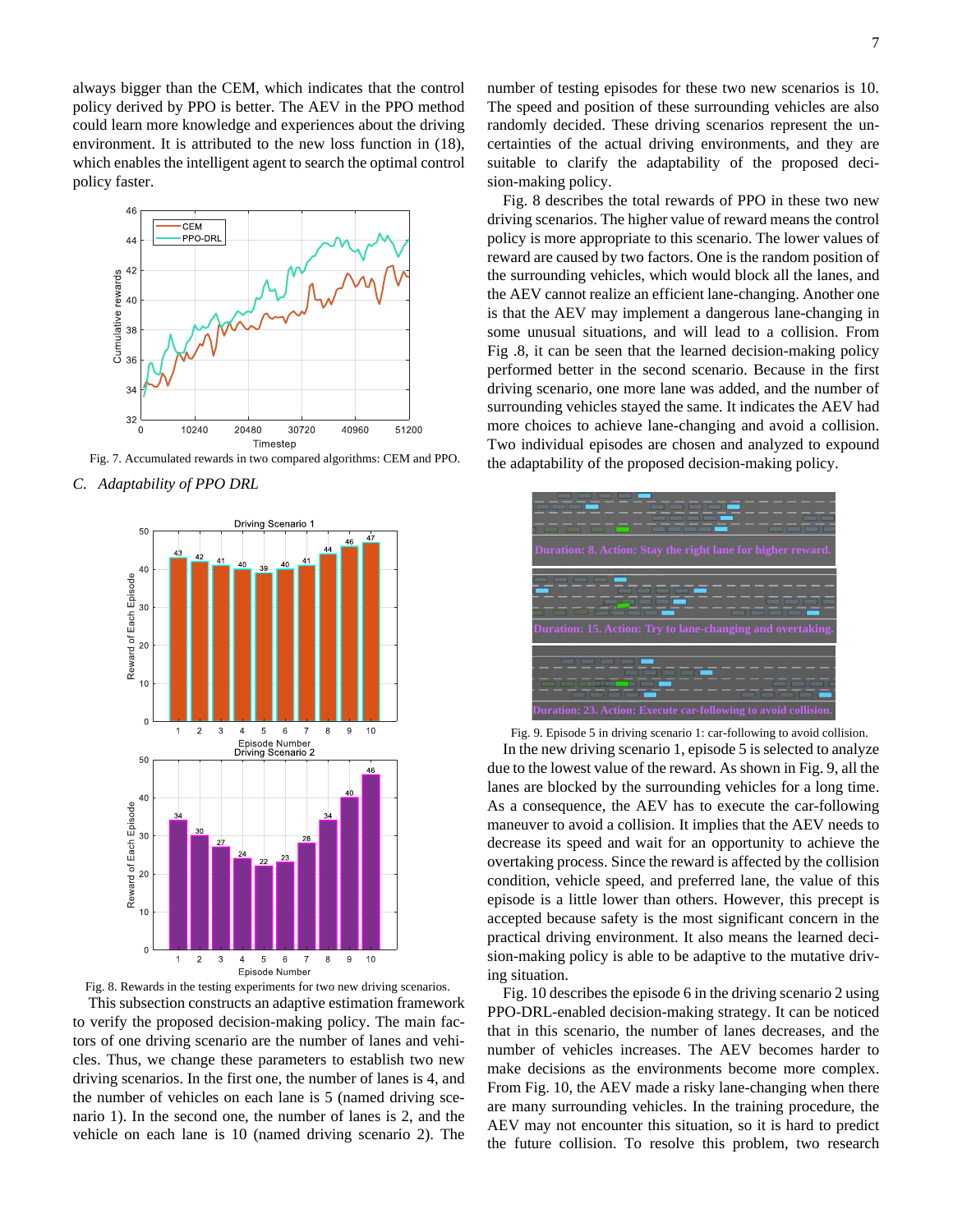efforts can be added to enhance the ability of the AEV. One is to prolong the training process to enable the AEV to learn more knowledge from the driving environments. Another is to make the information of surrounding is available to the AEV via communication technology, which helps the AEV to make the right decisions on the highway.



Fig. 10. Episode 6 in driving scenario 2: dangerous overtaking to cause crash.

# V. CONCLUSION

In this work, an efficient and safe decision-making policy is presented on the highway for an autonomous vehicle. The special realization method is PPO-DRL. The constructed control framework is generalized to similar driving scenarios with different lanes and surrounding vehicles. Simulation results show that the proposed decision-making could guarantee the optimality, convergence rate, and adaptability. Furthermore, the resulted decision-making is adaptive to different new driving scenarios with disparate performance.

Further works may focus on the online application of the proposed decision-making policy. To add the predicted information for the AEV, it may perform better. Also, the connected environment can be discussed to share the information with nearby vehicles. The real-world collected driving data can be used to evaluate the decision-making in the real-world driving environment.

#### **REFERENCES**

- [1] T. Liu, B. Huang, Z. Deng, H. Wang, X. Tang, X. Wang and D. Cao, "Heuristics-oriented overtaking decision making for autonomous vehicles using reinforcement learning", *IET Electrical Systems in Transportation*, 2020.
- [2] A. Rasouli, and J. K. Tsotsos, "Autonomous vehicles that interact with pedestrians: A survey of theory and practice," *IEEE Trans. Intell. Transp. Syst.*, vol. 21, no. 3, pp. 900-918, 2019.
- [3] T. Liu, B. Tian, Y. Ai, L. Chen, F. Liu, and D. Cao, Dynamic States Prediction in Autonomous Vehicles: Comparison of Three Different Methods, *IEEE Intelligent Transportation Systems Conference (ITSC 2019)*, 27-30 Oct 2019.
- [4] J. Nie, J. Zhang, E. Ding, X. Wan, X. Chen, and B. Ran, "Decentralized cooperative lane-changing decision-making for connected autonomous vehicles," *IEEE Access*, vol. 4, pp. 9413-9420, 2016.
- [5] W. Song, G. Xiong, and H. Chen, "Intention-aware autonomous driving decision-making in an uncontrolled intersection," Math. Probl. Eng., 2016.
- [6] L. Li, K. Ota, and M. Dong, "Humanlike driving: Empirical decision-making system for autonomous vehicles," *IEEE IEEE Trans. Veh. Technol.*, vol. 67, no. 8, pp. 6814-6823, 2018.
- [7] C. Hoel, K. Driggs-Campbell, K. Wolff, L. Laine, and M. Kochenderfer, "Combining planning and deep reinforcement learning in tactical decision making for autonomous driving," *IEEE Transactions on Intelligent*

*Vehicles*, vol. 5, no. 2, pp. 294-305, 2019.

- [8] G. Wang, J. Hu, Z. Li, and L. Li, "Cooperative lane changing via deep reinforcement learning," *arXiv preprint arXiv:1906.08662*, 2019.
- [9] Z. Cao, D. Yang, S. Xu, H. Peng, B. Li, S. Feng, and D. Zhao, "Highway Exiting Planner for Automated Vehicles Using Reinforcement Learning," *IEEE Trans. Intell. Transp. Syst.* , 2020.
- [10] N. Sakib. "Highway Lane change under uncertainty with Deep Reinforcement Learning based motion planner," 2020.
- [11] A. Alizadeh, M. Moghadam, Y. Bicer, N. Ure, U. Yavas, and C. Kurtulus, "Automated Lane Change Decision Making using Deep Reinforcement Learning in Dynamic and Uncertain Highway Environment," *In 2019 IEEE Intelligent Transportation Systems Conference (ITSC)*, pp. 1399-1404, 2019.
- [12] S. Zhang, H. Peng, S. Nageshrao, and E. Tseng, "Discretionary Lane Change Decision Making using Reinforcement Learning with Model-Based Exploration," *In 2019 18th IEEE International Conference on Machine Learning and Applications (ICMLA)*, pp. 844-850, 2019.
- [13] B. R. Kiran, I. Sobh, V. Talpaert, P. Mannion, A. Sallab, S. Yogamani, and P. Pérez, "Deep reinforcement learning for autonomous driving: A survey," *arXiv preprint arXiv:2002.00444*, 2020.
- [14] J. Kong, M. Pfeiffer, G. Schildbach, and F. Borrelli, "Kinematic and dynamic vehicle models for autonomous driving control design," *In 2015 IEEE Intelligent Vehicles Symposium (IV)*, pp. 1094-1099, June 2015.
- [15] R. Rajamani, Vehicle Dynamics and Control, ser. *Mechanical Engineering Series*. Springer, 2011.
- [16] F. Ye, X. Cheng, P. Wang, and C. Chan, "Automated lane change strategy using proximal policy optimization-based deep reinforcement learning," *arXiv preprint arXiv:2002.02667*, 2020.
- [17] M. Treiber, A. Hennecke, and D. Helbing, "Congested traffic states in empirical observations and microscopic simulations," *Phys. Rev. E*, vol. 62, pp. 1805-1824, 2000.
- [18] M. Zhou, X. Qu, and S. Jin, "On the impact of cooperative autonomous vehicles in improving freeway merging: a modified intelligent driver model-based approach," *IEEE Trans. Intell. Transp. Syst.*, vol. 18, no. 6, pp. 1422-1428, June 2017.
- [19] A. Kesting, M. Treiber, and D. Helbing, "General lane-changing model MOBIL for car-following models," *Transportation Research Record*, vol. 1999, no. 1, pp. 86-94, 2007.
- [20] T. Liu, X. Hu, W. Hu, Y. Zou, "A heuristic planning reinforcement learning-based energy management for power-split plug-in hybrid electric vehicles," *IEEE Trans. Ind. Inform.*, vol. 15, no. 12, pp. 6436-6445, 2019.
- [21] T. Liu, X. Tang, H. Wang, H. Yu, and X Hu, "Adaptive Hierarchical Energy Management Design for a Plug-in Hybrid Electric Vehicle," *IEEE IEEE Trans. Veh. Technol.*, vol. 68, no. 12, pp. 11513-11522, 2019.
- [22] T. Liu, B. Wang, and C. Yang, "Online Markov Chain-based energy management for a hybrid tracked vehicle with speedy Q-learning," *Energy*, vol. 160, pp. 544-555, 2018.
- [23] T. Liu, H. Yu, H. Guo, Y. Qin, and Y. Zou, "Online energy management for multimode plug-in hybrid electric vehicles," *IEEE Trans. Ind. Inform.*, vol. 15, no. 7, pp. 4352-4361, July 2019.
- [24] J. Duan, S. E. Li, Y. Guan, Q. Sun, and B. Cheng, "Hierarchical reinforcement learning for self-driving decision-making without reliance on labelled driving data," *IET Intell. Transp. Syst.*, vol. 14, no. 5, pp. 297-305, 2020.
- [25] M. L., Puterman, "Markov decision processes: discrete stochastic dynamic programming," *John Wiley & Sons*, 2014.
- [26] X. Hu, T. Liu, X. Qi, and M. Barth, "Reinforcement learning for hybrid and plug-in hybrid electric vehicle energy management: Recent advances and prospects," *IEEE Ind. Electron. Mag.*, vol. 13, no. 3, pp. 16-25, 2019.
- [27] J. Schulman, F. Wolski, P. Dhariwal, A. Radford, and O. Klimov, "Proximal policy optimization algorithms," *arXiv preprint arXiv:1707.06347*, 2017.
- [28] J. Schulman, S. Levine, P. Abbeel, M. Jordan, and P. Moritz, "Trust region policy optimization," *In International conference on machine learning*, pp. 1889-1897, 2015.
- [29] L. Edouard, "An environment for autonomous driving decision-making," https://github.com/ eleurent/highway-env, *GitHub*, 2018.
- [30] I. Szita and A. L"orincz, "Learning Tetris using the noisy cross-entropy method," *In: Neural computation*, vol. 18, no. 12, pp. 2936–2941, 2006.